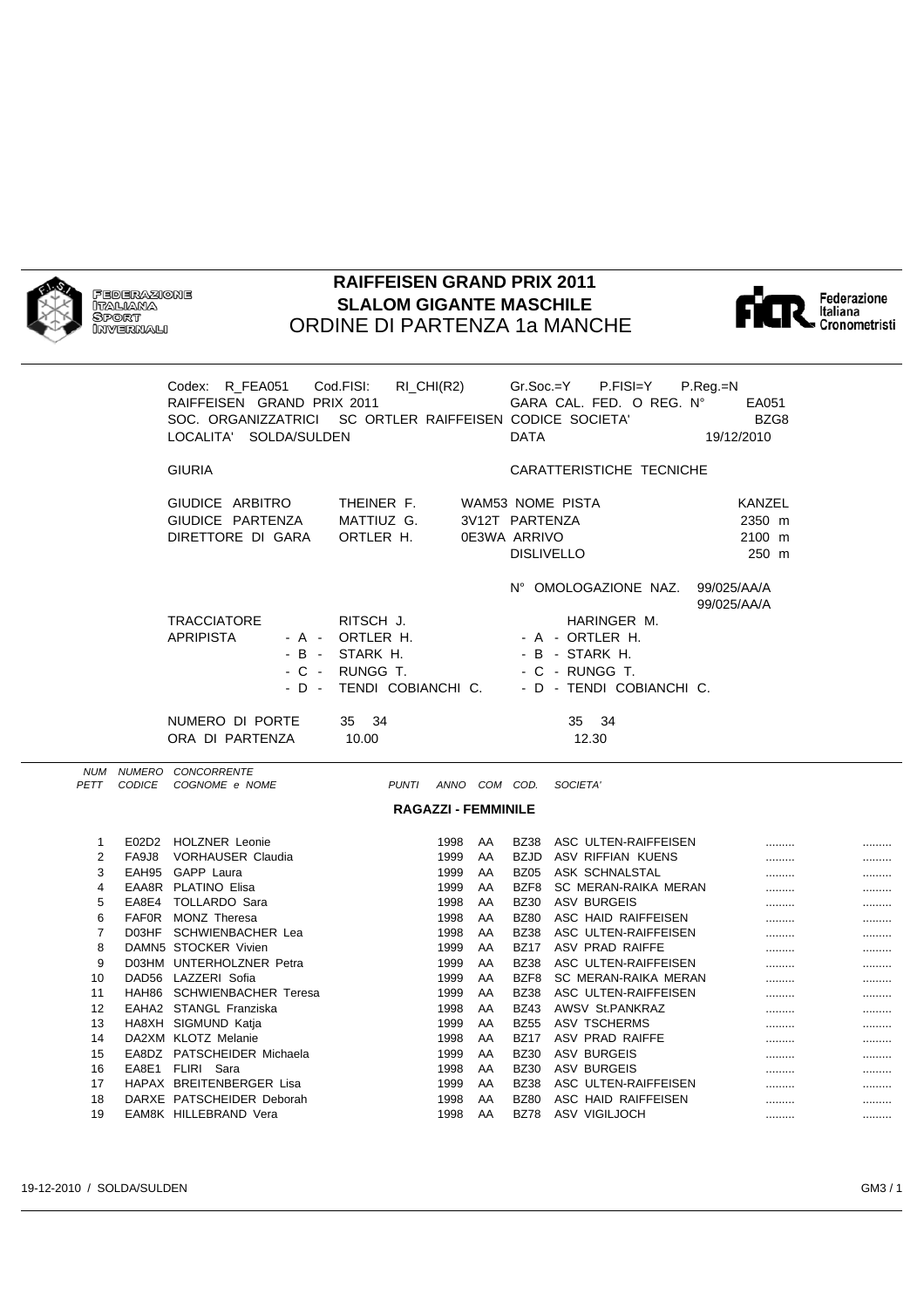|          | <b>CODICE</b> | NUM NUMERO CONCORRENTE<br>COGNOME e NOME     | <b>PUNTI</b> | ANNO COM COD.              |          |                            |                                      |        |      |
|----------|---------------|----------------------------------------------|--------------|----------------------------|----------|----------------------------|--------------------------------------|--------|------|
| PETT     |               |                                              |              |                            |          |                            | <b>SOCIETA</b>                       |        |      |
|          |               |                                              |              | <b>RAGAZZI - MASCHILE</b>  |          |                            |                                      |        |      |
| 20       |               | EALDV SATTO Daniel                           |              | 1999                       | AA       | <b>BZ05</b>                | ASK SCHNALSTAL                       |        |      |
| 21       |               | FAEA8 LOCHMANN Simon                         |              | 1999                       | AA       | <b>BZ78</b>                | ASV VIGILJOCH                        | <br>   | <br> |
| 22       |               | DACHV TRIBUS Maximilian                      |              | 1998                       | AA       | BZF8                       | SC MERAN-RAIKA MERAN                 |        |      |
| 23       |               | DADAM CAREGNATO Marco                        |              | 1999                       | AA       | BZF8                       | SC MERAN-RAIKA MERAN                 | .      | .    |
| 24       |               | EAM8F RAICH David                            |              | 1999                       | AA       | <b>BZ78</b>                | ASV VIGILJOCH                        | .      | .    |
| 25       | CA960         | <b>THEINER Marc</b>                          |              | 1998                       | AA       | <b>BZJJ</b>                | TRAININGZENTRUM                      | .      |      |
| 26       |               | FA54H STARK Olaf                             |              | 1999                       | AA       | <b>BZ17</b>                | ASV PRAD RAIFFE                      | .      |      |
| 27       |               | DA2XW KAHLERT Leonard                        |              | 1999                       | AA       | <b>BZ17</b>                | ASV PRAD RAIFFE                      |        |      |
| 28       |               | FA0D0 STARK Alexander                        |              | 1998                       | AA       | <b>BZJJ</b>                | TRAININGZENTRUM                      |        |      |
| 29       |               | EA012 PRANTL Manuel                          |              | 1999                       | AA       | <b>BZJJ</b>                | TRAININGZENTRUM                      |        |      |
| 30       |               | DADAP STAFFLER Juri                          |              | 1999                       | AA       | BZF8                       | SC MERAN-RAIKA MERAN                 |        |      |
| 31<br>32 | FA301         | D03ME GRUBER FREI Cristian<br>KIEM Lukas     |              | 1998<br>1999               | AA<br>AA | <b>BZ43</b><br><b>BZJJ</b> | AWSV St.PANKRAZ<br>TRAININGZENTRUM   |        |      |
| 33       |               | FA9HX SCHWABL Stefan                         |              | 1999                       | AA       | <b>BZJD</b>                | ASV RIFFIAN KUENS                    |        |      |
| 34       |               | A037R UNTERHOLZNER Julian                    |              | 1998                       | AA       | <b>BZ38</b>                | ASC ULTEN-RAIFFEISEN                 | .<br>. | <br> |
| 35       |               | <b>FA9HR PINEIDER Hannes</b>                 |              | 1999                       | AA       | <b>BZJD</b>                | ASV RIFFIAN KUENS                    |        |      |
| 36       | FA9J0         | <b>OBERTEGGER Lukas</b>                      |              | 1999                       | AA       | <b>BZJD</b>                | ASV RIFFIAN KUENS                    |        |      |
| 37       |               | DAMN1 MARSEILER Johannes                     |              | 1999                       | AA       | <b>BZ17</b>                | ASV PRAD RAIFFE                      |        |      |
| 38       |               | DAJYC TENDI CAPOBIANCHI Alessandro           |              | 1998                       | AA       | <b>BZ17</b>                | ASV PRAD RAIFFE                      |        |      |
| 39       | E02D4         | <b>SCHWIENBACHER Simon</b>                   |              | 1998                       | AA       | <b>BZ38</b>                | ASC ULTEN-RAIFFEISEN                 |        |      |
| 40       |               | FAH9D BERGER Martin                          |              | 1998                       | AA       | <b>BZ78</b>                | ASV VIGILJOCH                        |        |      |
| 41       | FA9J2         | <b>REITERER Samuel</b>                       |              | 1999                       | AA       | <b>BZJD</b>                | ASV RIFFIAN KUENS                    |        |      |
| 42<br>43 |               | HA8XK FREI Felix<br>LATTK NERVO Nicolas      |              | 1999<br>1999               | AA       | <b>BZ55</b><br><b>BZJD</b> | ASV TSCHERMS                         |        |      |
| 44       |               | DAMN6 TSCHENETT Thomas                       |              | 1999                       | AA<br>AA | <b>BZ17</b>                | ASV RIFFIAN KUENS<br>ASV PRAD RAIFFE |        |      |
| 45       |               | EAM8P MARGESIN Niklas                        |              | 1998                       | AA       | <b>BZ78</b>                | ASV VIGILJOCH                        | <br>   | <br> |
| 46       | C04C7         | D'ANGELO Samuel                              |              | 1998                       | AA       | <b>BZ29</b>                | ASC RESCHEN                          |        |      |
| 47       | LA15N         | FELDERER Jonas                               |              | 1999                       | AA       | <b>BZJD</b>                | ASV RIFFIAN KUENS                    |        |      |
| 48       | LA15R         | <b>HOLZNER Lukas</b>                         |              | 1999                       | AA       | <b>BZJD</b>                | ASV RIFFIAN KUENS                    |        |      |
| 49       |               | FAP6Y STRIMMER Julian                        |              | 1998                       | AA       | <b>BZ17</b>                | ASV PRAD RAIFFE                      |        |      |
| 50       |               | FA9HM DONA' Fabian                           |              | 1998                       | AA       | <b>BZJD</b>                | ASV RIFFIAN KUENS                    |        |      |
| 51       |               | HA14K GANNER Sebastian                       |              | 1999                       | AA       | BZF8                       | SC MERAN-RAIKA MERAN                 |        |      |
| 52       |               | FA6N9 HOFER Alex                             |              | 1999                       | AA       | <b>BZ17</b>                | ASV PRAD RAIFFE                      |        |      |
| 53       |               | FANFR FEDERSPIEL Manuel                      |              | 1999                       | AA       | <b>BZ29</b>                | ASC RESCHEN                          |        |      |
| 54<br>55 |               | DAW26 KOFLER Achim<br>DAMDM ZISCHG Martin    |              | 1998<br>1998               | AA<br>AA | <b>BZ72</b>                | ASC PASSEIER<br>BZG8 ASC ORTLER      | .      |      |
|          |               |                                              |              |                            |          |                            |                                      | .      |      |
|          |               |                                              |              | <b>ALLIEVI - FEMMINILE</b> |          |                            |                                      |        |      |
|          |               |                                              |              |                            |          |                            |                                      |        |      |
| 56       | 90411         | PFEIFER Maria                                |              | 1997                       | AA       | BZG8                       | ASC ORTLER                           |        |      |
| 57<br>58 |               | DANMP ALBER Anna<br>A01LT BRUNNER Lara       |              | 1996<br>1997               | AA<br>AA | <b>BZ29</b><br><b>BZ43</b> | ASC RESCHEN<br>AWSV St.PANKRAZ       |        |      |
| 59       |               | EAJC3 STECK Sarah                            |              | 1997                       | AA       | <b>BZ29</b>                | ASC RESCHEN                          |        |      |
| 60       |               | A01LR HOFER Ramona                           |              | 1996                       | AA       | <b>BZ72</b>                | ASC PASSEIER                         | <br>.  | <br> |
| 61       |               | A00C9 GRUBER Katharina                       |              | 1997                       | AA       | <b>BZ17</b>                | ASV PRAD RAIFFE                      |        |      |
| 62       |               | CAEV1 GLIRA Lisamarie                        |              | 1997                       | AA       | <b>BZ72</b>                | ASC PASSEIER                         |        |      |
| 63       |               | DA1AH INNERHOFER Johanna                     |              | 1997                       | AA       | BZF8                       | SC MERAN-RAIKA MERAN                 |        |      |
| 64       |               | HAEC0 FABRI Milou                            |              | 1996                       | AA       | <b>BZ80</b>                | ASC HAID RAIFFEISEN                  |        |      |
| 65       |               | CAX9R SCHWALT Eva                            |              | 1997                       | AA       | <b>BZ17</b>                | ASV PRAD RAIFFE                      |        |      |
| 66       |               | A02XT FIEG Franziska                         |              | 1997                       | AA       | BZF8                       | SC MERAN-RAIKA MERAN                 | .      |      |
| 67       |               | 80CWM REINSTADLER Mara                       |              | 1997                       | AA       |                            | BZG8 ASC ORTLER                      |        |      |
| 68       |               | CAPYN BRUGGER MARIE Christin                 |              | 1996                       | AA       | <b>BZ78</b>                | ASV VIGILJOCH                        | .      |      |
|          |               |                                              |              | <b>ALLIEVI - MASCHILE</b>  |          |                            |                                      |        |      |
|          |               |                                              |              |                            |          |                            |                                      |        |      |
| 69       |               | DA6TF PLATTER Filip                          |              | 1997                       | AA       | <b>BZJJ</b>                | TRAININGZENTRUM                      |        |      |
| 70       | A02X4         | <b>ZESCHG Martin</b>                         |              | 1996                       | AA       | BZF8                       | SC MERAN-RAIKA MERAN                 |        |      |
| 71       | A0037         | OBERHOFER Jonas                              |              | 1997                       | AA       | BZ <sub>05</sub>           | ASK SCHNALSTAL                       |        |      |
| 72       | 903LA         | <b>FLARER Maximilian</b>                     |              | 1996                       | AA       | BZF8<br>BZG8               | SC MERAN-RAIKA MERAN                 |        |      |
| 73<br>74 | 9040X         | REINSTADLER Jonas<br>CAX9P SACHSALBER Jannik |              | 1997<br>1996               | AA<br>AA | <b>BZ30</b>                | ASC ORTLER<br><b>ASV BURGEIS</b>     | .      |      |
| 75       |               | A01NX ZUECH Dominik                          |              | 1996                       | AA       | <b>BZ55</b>                | ASV TSCHERMS                         | .<br>  | <br> |
| 76       |               | EA011 PRANTL Patrick                         |              | 1997                       | AA       | <b>BZJJ</b>                | TRAININGZENTRUM                      |        |      |

77 CA95Y WALLNOEFER Jan 1996 AA BZ17 ASV PRAD RAIFFE ......... ......... 78 CA963 JANSER Johannes 1997 AA BZJJ TRAININGZENTRUM ......... .........

79 DAXH9 ALBER Roland 1997 AA BZF8 SC MERAN-RAIKA MERAN ......... ......... 80 CANJJ CHIZZALI Manuel 1997 AA BZF8 SC MERAN-RAIKA MERAN ......... .........

19-12-2010 / SOLDA/SULDEN GM3 / 2